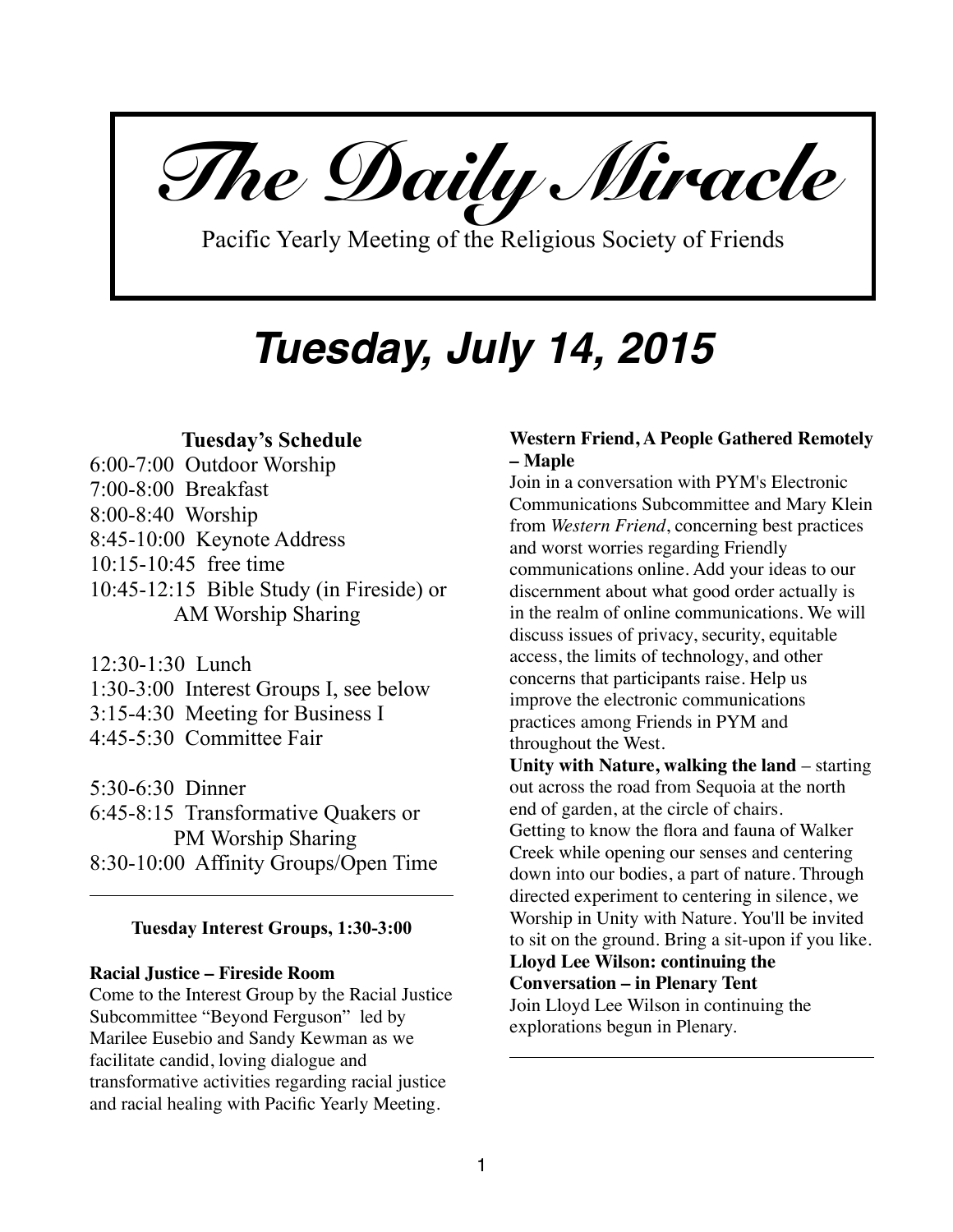#### **Transformative Quakers**

Transformative Quakers meet this week at 6:45 pm on Tuesday through Friday in Plenary room.

> Tuesday: Albert Smith Bigelow Wednesday: John and Alice Way Thursday: Marjorie Sykes Friday: Heberto Sein

# *On Good Order in Mee*t*ng for Business*

*Now dear Friends, let there be no strife in your meetings, nor vain janglings nor dispu*t*ngs . . . . In a*l *ma*t*ers of business, or di*ff*erence, or controversies, treat one another in such* t*ings kindly and gently, and be not*  fi*erce, or heady and high minded . . . Be care*f*l in a*l *your mee*t*ngs* t*at* t*ey be kept peaceable, in the wisdom of God, which is pure, peaceable and easy to be entreated . . .that, being ordered by the pure, gentle, heavenly, peaceable wisdom, easy to be en*t*ea*t*d,* t*ey may be holy and virtuous examples to all others.* Let *all be careful to speak shortly and per*t*nently to ma*t*ers in a Chris*t*an spirit, and dispatch business quickly and keep out of long deba*t*s and heats;*  and with the help of the Spirit of God,

*keep* t*at down which is about ques*t*ons and s*t*ife of words and* t*nds to par*t*es and con*t*n*t*on.*"

*-George Fox, Ins*t*tu*t*on of the Discipline, 1683* 

#### **Secretariat submissions**

You may email your submissions for the Daily Miracle to Raph Levien (raph.levien@gmail.com) or Tom Yamaguchi (tomyamaguchi@mac.com).

#### **Newcomers orientation**

Today at lunch in the dining hall along the window closest to the Plenary tent. Look for the orange sign.

#### **Bible Study**

PYM Bible study is open to all who are interested and is "come as you are." This means you need not be an expert or have a prescribed set of beliefs about scripture. You need only be willing to have a respectful and spirit-led experience of the text with fellow Friends. Please bring a Bible if you have one. We meet daily at 10:45 in Fireside. Don't be shy, come find out more. Looking forward to seeing you there – Stephen Matchett

#### **Lunch hour**

Lunch for general PYM attendees begins at 12:30. The Children's Program gets there early. Please wait until 12:30 to let the children have a chance get their lunch first.

#### **A prayer**

"I add my breath to your breath that our days may be long on this Earth that the days of our people be long that we shall be as one person that we finish our roads together..." –Laguna Pueblo Prayer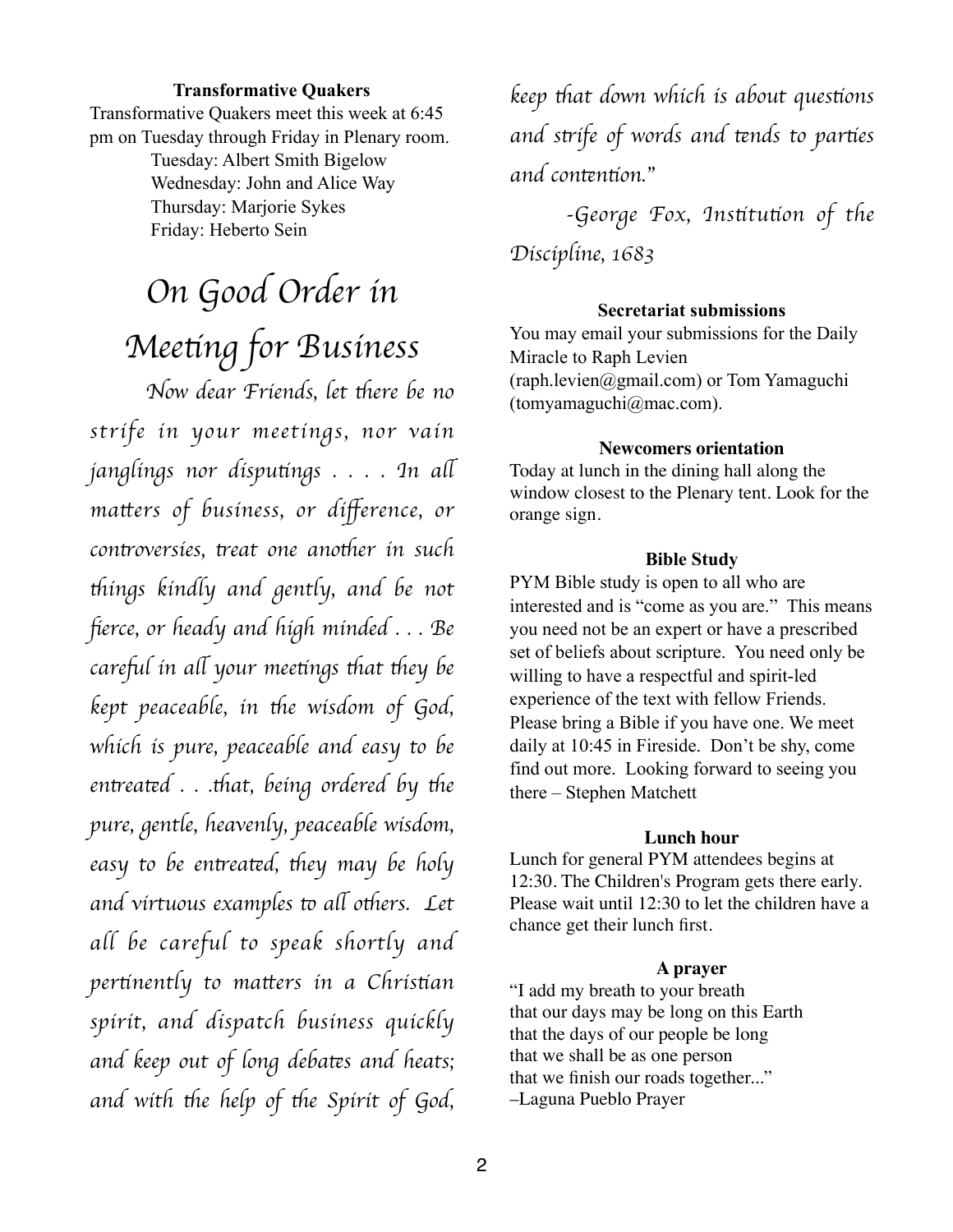#### **Announcements from Registrars**

Haven't checked in with registrars yet? Please see them in Maple, up the hill from the dining hall, after the Keynote Address.

Arriving later? Check in with the registrars during open time at 8:30 p.m.

# **Discipline Committee: Interest group and Committee Fair**

Discipline Committee invites you to a new **interest group** Saturday morning at 8 a.m. It will be titled: "Membership: What does it mean to be a Quaker?" We will begin with a brief history of membership followed by worship-sharing and discussion, in the hopes of helping Discipline/*Faith and Practice* Revision Committee clarify what PYM believes on this subject as we begin to revise *Faith and Practice*. Our goal for this interest group is to get to the depth of the meaning of membership: what is the heart of our understanding of our beliefs as Quakers? The issue is not so much the mechanical things, but exploring the meaning of our beliefs. We invite you to think about this during the week and join us Saturday.

Discipline Committee members will also be available at the **Committee Fair** Tuesday afternoon 4:45-5:30 p.m. to answer any questions you have about the *Faith and Practice*  revision, and to hear anything you might want to tell us.

#### **FCL Needs Your Input**

Legislation pending in Sacramento would give terminally ill patients the option to end their lives. The Friends Committee on Legislation is considering whether to support this proposal. Steve Birdlebough would like to talk with anyone who has experience or views on this issue. Look for Steve in the line at meal time.

## **FCNL Table**

Come to the Friends Committee on National Legislation (FCNL) table display and pick up information to share with your home meeting. How has our Quaker witness been carried to Congress in the past year? What opportunities are there specifically for young people? What resources does FCNL provide? How can you get involved? – Amy Southwick

**Refugee Children Minute** Please consider the following minute on **Refugee Children Crossing the Border** from the Peace and Social Justice Committee and Latin American Concerns Committee of PYM. This minute will be presented on Wednesday by Lynnette Arnold of the Latin American Concerns Committee;

This year six monthly meetings in Pacific Yearly Meeting have approved minutes of concern for refugee children crossing the border from Latin America. A special subcommittee of the Latin American Concerns Committee, Child Refugees and Migration, was formed to address this concern. Many Friends have taken action from visiting elected officials, to accompanying a local child refugee through the legal processes, to traveling to Texas to visit refugees being held in family detention facilities. Friends interested in learning more can contact members of the Child Refugees and Migration Subcommittee (see the LACC report posted on the PYM website).

PYM Latin American Concerns Committee and PYM Peace and Social Order Committee bring the following Minute of Support for approval by those gathered at the 2015 Annual Session:

*"Those gathered at the 2015 Annual Session of Pacific Yearly Meeting support the efforts of the Latin America Concerns Committee and numerous other Friends who are seeking justice and showing compassion toward those who are fleeing the violence in their home countries and need a place of refuge in the United States. We encourage monthly meetings and individual Friends to read the minutes approved by*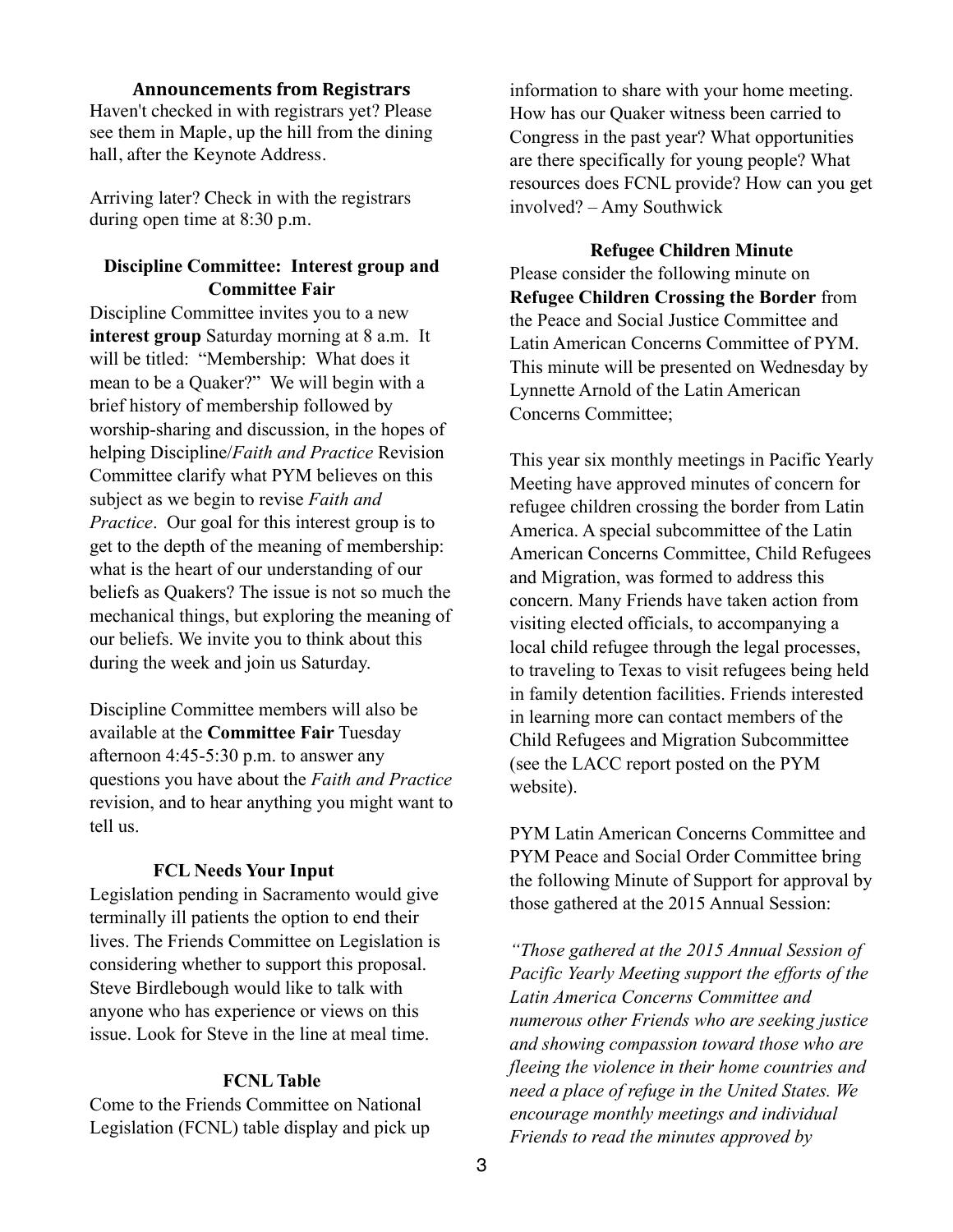*monthly meetings and take them to heart. We also encourage Friends to support the efforts of the American Friends Service Committee (AFSC) and Friends Committee on National Legislation (FCNL) to promote just and compassionate policies toward immigrants."*

For more information about this minute, please feel free to speak with Anthony Manousos (clerk of PSO), Donna Smith (clerk of LACC), or Lynnette Arnold (member of LACC). Also consider attending the LACC Interest group on Refugee Children Crossing the Border led by Lynnette Arnold on Wednesday at 1:20 pm.

\*\*\*\*

*"***La Bestia"** (a powerful and moving film about the "trains of death" crossing Mexico with children and parents escaping from the violence in Central America) will be shown on Wednesday evening at 8:30 pm at the Fireside Room. This film will help you understand the plight of refugee children and parents and the incredible hardships they undergo in order to find refuge in the United States.

**"Pray the Devil Back to Hell"** (a film about the courageous Christian and Muslim women of Liberia who used nonviolent means to bring peace to this war-torn region and earned the Nobel Peace Prize) will be shown on Thursday evening at 8:30 at the Fireside Room. If you have ever doubted the power of nonviolence, or of women, this is a film you must see.

# **Transformative Friends**

(Plenary Tent, 6:45)

# **Albert Smith Bigelow** (1906-1993),

[a pacifist and former United States](http://en.wikipedia.org/wiki/United_States_Navy) 

Navy Commander, who came to prominence in the 1950s as the skipper of the *Golden Rule*, the [first vessel to attempt disruption of a nuclear](http://en.wikipedia.org/wiki/Nuclear_test)  test in protest against [nuclear weapons.](http://en.wikipedia.org/wiki/Nuclear_weapon) Presented by Jim Summers, former clerk of La

Jolla Meeting and a member of Veterans for Peace

*Transformative Friends 2015* is now available at the Bookstore. This revised edition contains bios of Bert Bigelow, John and Alice Way, Marjorie Sykes and Heberto Sein (along with Bill Lovett, Bob Vogel, and Josephine Duveneck). This book not only tells their stories, much of it in their own words, but also provides questions and exercises to help you to find ways to let your life speak.

# **Toward Right Relationship with Native People of the Americas: Roots of Injustice, Seeds of Change**

Paula Palmer, a member from the Boulder Monthly Meeting with a traveling minute will be presenting this workshop on Wednesday during Intergenerational Activity, 3:15pm to 5:30pm in the Fireside Room. A second identical workshop will take place Saturday from 8am to 9:30am. The maximal number of participants for each workshop is 60 and so signup is required. If you did not sign up at Registration or through email, please see Sandy Kewman to do so.

The goal of the workshop is for participants to understand the legacy of the Doctrine of Discovery as it has affected both the European colonizers and the Indigenous peoples of the United States since 1492. We hope to stimulate reflection, discussion, and appropriate actions toward justice, healing, and "right relationship" among all the peoples of this land.

Paula Palmer, along with others developed the program in response to calls from the World Council of Churches and Indigenous leaders at the United Nations, who urge faith communities and civic organizations to repudiate the Doctrine of Discovery and support implementation of the UN Declaration on the Rights of Indigenous Peoples. The workshops are designed as a first step in that direction. We hope that the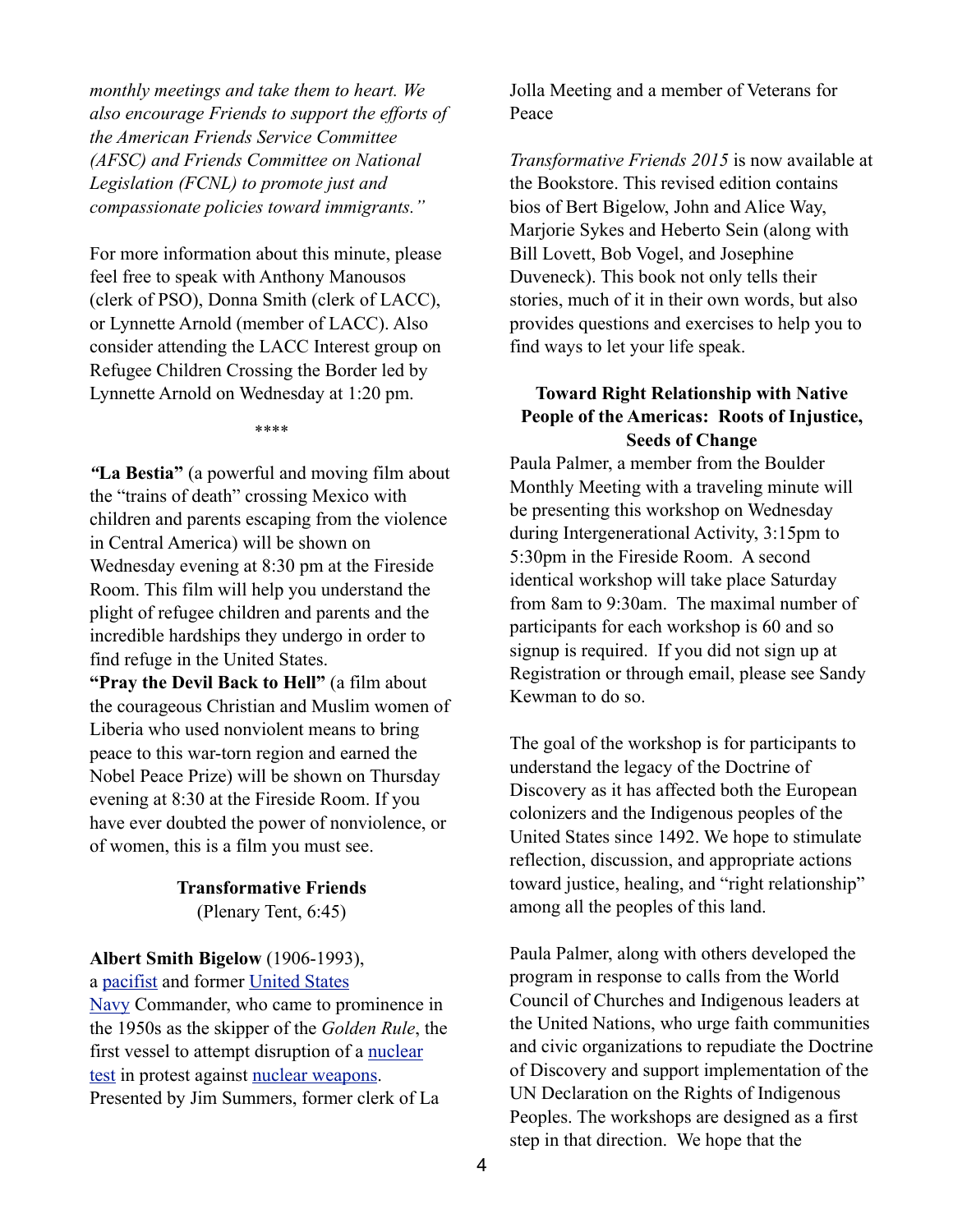experience encourages us to engage in further study and to take actions toward "right relationship" in our communities.

This workshop is the result of volunteer work from the Racial Justice Subcommittee and the Latin American Concerns Subcommittee and funding from the Bob Vogel Endowment Fund and donations from Friends.

#### **CPQM Directories**

Buy your paper copy of the CPQM Directory at the Earthlight Bookstore for \$6.00. If you would like an ecopy of the directory please send an email to Dave Barnett [dave.barnett@computer.org](mailto:dave.barnett@computer.org)

# **Meeting for Memorials names**

If there's a name you would like included in Meeting For Memorials on Thursday, please see or email Shayne Lightner (thislightneris@gmail.com). Ministry and Oversight committee will be posting the list for review on Wednesday.

### **Quiet Reading Room**

The Quiet Reading Room is in Quail, where you will find State of the Meeting reports, memorial minutes, and inspirational reading.

#### **Earthlight Bookstore?**

What and who is the Earthlight Bookstore? Friends who remember the Earthlight Magazine will recognize the name. When Earthlight ceased publishing several years ago, Eric Sableman and other board members continued as an environmental networking organization. They sought ways to pay down the magazine's debt.

When the AFSC Bookstore and a Bay Area Book and Story Telling event also ceased operating, Tom and Sandy Farley (Palo Alto) stepped up as volunteers to bring Quaker-related books to Yearly Meeting. The new "pop up bookstore" operates all week whenever Plenary

is not in session (until 10:50 pm). Featured selections include an emphasis on children's books (and First Day curriculums), Quaker history and religion, and environmentalism. The Farleys' report that the Earthlight debt was paid off this past year, and they are now able to invest in new, all weather tubs and foldable bookshelves. Stop by after plenary and peruse some wonderful books! —Ramona

# **Locations for affinity groups/free time on Tuesday, 8:30 – 10:00 pm:**

Twelve Step – Garden Room, north end of Sequoia (every evening)

LGBT\*QQI gathering -- Fireside Room (Tuesday only)

Guatemala Friends Scholarship Program – Lounge in Cypress Lodge (Tuesday only)

Singing and strummin' Jim Anderson et al. – Maple Room

Friends of color affinity group – Museum (Tuesday, Wednesday, Thursday) – contact Diego Navarro or Juanita Mora

Friends of European descent – Lounge in Eucalyptus Lodge (Tuesday, Wednesday, Thursday) – contact Sandy Kewman or Laura Magnani

Poetry – Sequoia living room, south end of Sequoia (Tuesday, Wednesday, Thursday)

#### **Religious Poetry: Many Traditions, Many Splendors**

Presented by Judith Searle In Sequoia Room at Affinity Group time

In the process of creating this program, I had in mind T.S. Eliot's idea that religious poetry doesn't aim to convert you—it aims to show you what it feels like to believe.